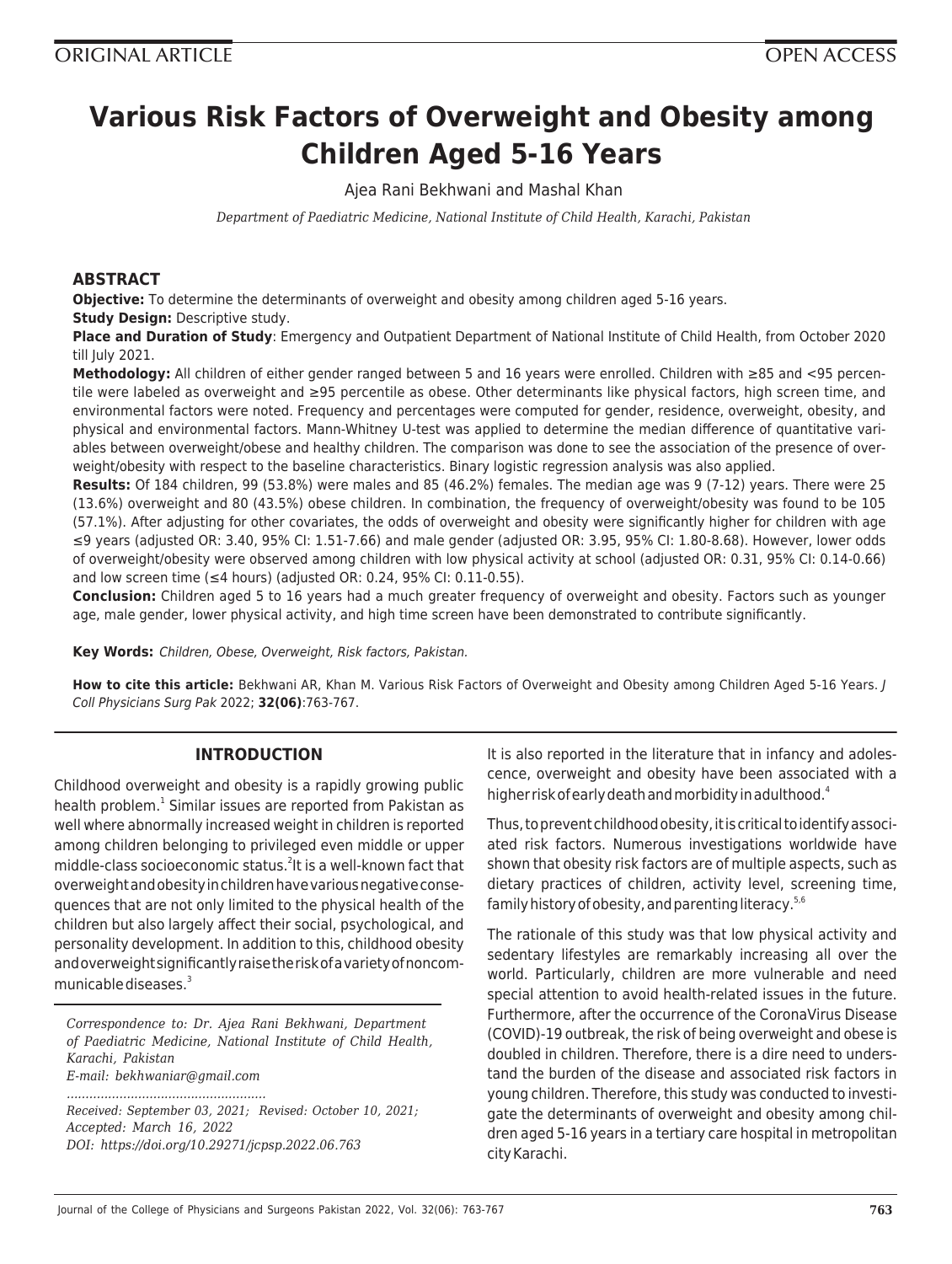### **METHODOLOGY**

This descriptive study was carried out at the emergency and the outpatient department of the National Institute of Child Health, Karachi from October 2020 to July 2021. The Institutional Ethical Review Committee granted ethical approval. Furthermore, prior to enrollment in the study, permission from the guardian/parents was obtained.

All children of either gender aged 5-16 years, were consecutively enrolled. However, those children who were on steroids for any reason, as well as any other medicines that can cause obesity, and/or comorbidity that could lead to obesity, were excluded from the study.

The Epi Info sample size calculator was used to estimate sample size, with confidence intervals of 97 percent, margins of error of 5 percent, and reported overweight in children of 10.5 percent. The estimated sample size was 177 children. The current study, however, enrolled 184 children.

Health status was defined on the basis of body mass index for age percentile based on z-score. Children with 5<sup>th</sup> percentile to less than 85<sup>th</sup> percentile were labelled as a normal or healthy weight. Whereas children with ≥85 and <95 percentile were labeled as overweight and ≥95 percentile as obese.

This information along with certain important determinants like physical factors, high screen time, and environmental factors was noted. Physical factors were measured on the basis of CDC guidelines.<sup>7</sup> Sixty minutes or less energetic physical activity for at least 3 days per week was labelled as low physical activity whereas 60 minutes or more energetic physical activity for the minimum period of 3 days per week was labelled as high physical activity. Vigorous physical activity was defined as playing or exercise that makes children sweat and breathe hard.<sup>7</sup> High screen timewas assessed based on the number of hours of watching television / iPad / mobile phone / laptop / desktop. Watching ≥4 hours per day was labeled as high screen time.<sup>8</sup> Environmental factors were assessed on the basis of following social and family characteristics; residence (rural/urban), total monthly household income, physical activity at school, availability of ground at or near home, mother feeding history, mother's education status, and family structure.

Data analysis was performed via Statistical Package for Social Sciences (SPSS) version 24. Median along with the interquartile range (IQR) were computed for quantitative variables such as age, Body Mass Index (BMI), screen time duration, duration of outdoor games, and total monthly household income. Frequency and percentages were computed for gender, residence, overweight, obesity, and physical and environmental factors. Mann-Whitney U-test was applied to determine the median difference of quantitative variables between overweight/obese and healthy children. The comparison was done to see the association of the presence of overweight/obesity with respect to the baseline characteristics. Chi-square/Fisher-Exact test was applied, and pvalue less than equal to 0.05 was labelled as statistically significant. Binary logistic regression analysis was also applied. All those variables found statistically significant at contingency

table were selected in the binary logistic regression analysis. Both univariable and multivariable regression analysis was performed.

#### **RESULTS**

Of the 184 children, the median age was 9 (7-12) years. Gender distribution revealed 99 (53.8%) males and 85 (46.2%) females. The median weight, height, and BMI were found to be 32 (25-40) kg, 122 (107-130) cm, and 21 (17-27) kg/m<sup>2</sup> respectively. Most of the children had a mother/breastfeed, i.e., 127 (69%). Educational status showed that 87 (47.3%) had matric or greater maternal education. Living characteristics showed that 138 (75%) of the children had urban residences whereas 78 (42.4%) had a combined family structure. Physical activity at school was reported by 93 (50.5%) of the children, availability of ground at or near home 57 (31%), vigorous physical activity 45 (24.5%), whereas high screening time by 86 (46.7%) children.

Health status as per age percentile based on z-score showed that 79 (42.9%) children were healthy, 25 (13.6%) were overweight, and 80 (43.5%) were obese. In combination, the frequency of overweight/obesity was found to be 105 (57.1%), (Figure 1).



**Figure 1: Health status of the children as per age percentile based on zscore (n=184).**

Overweight/obese patients had significant median difference with respect to age (p<0.001), weight (p<0.001), height (p=0.006), BMI (p<0.001), duration of screen time (p<0.001), and duration of outdoor games (p=0.012), (Table I). Similarly, overweight/obese were significantly associated with residence  $(p=0.032)$ , family structure  $(p= 0.011)$ , physical activity at school ( $p$ <0.001), availability of ground at or near home ( $p=$  $0.036$ ), vigorous physical activity ( $p=0.008$ ), and high screen time (p<0.001), (Table II).

The findings of the univariate analysis revealed that the odds of overweight/obesity were significantly higher for children with age ≤9 years (OR: 1.89, 95% CI: 1.03-3.45, p= 0.038), male gender (OR: 1.96, 95% CI: 1.08-3.55, p= 0.026), combined family structure (OR: 2.20, 95% CI: 1.19-4.05, p= 0.011), urban residence (OR: 2.08, 95% CI: 1.06-4.10, p= 0.033), and ≤60 minutes per week vigorous physical activity (OR: 2.51, 95% CI:  $1.26 - 4.99$ ,  $p = 0.009$ ).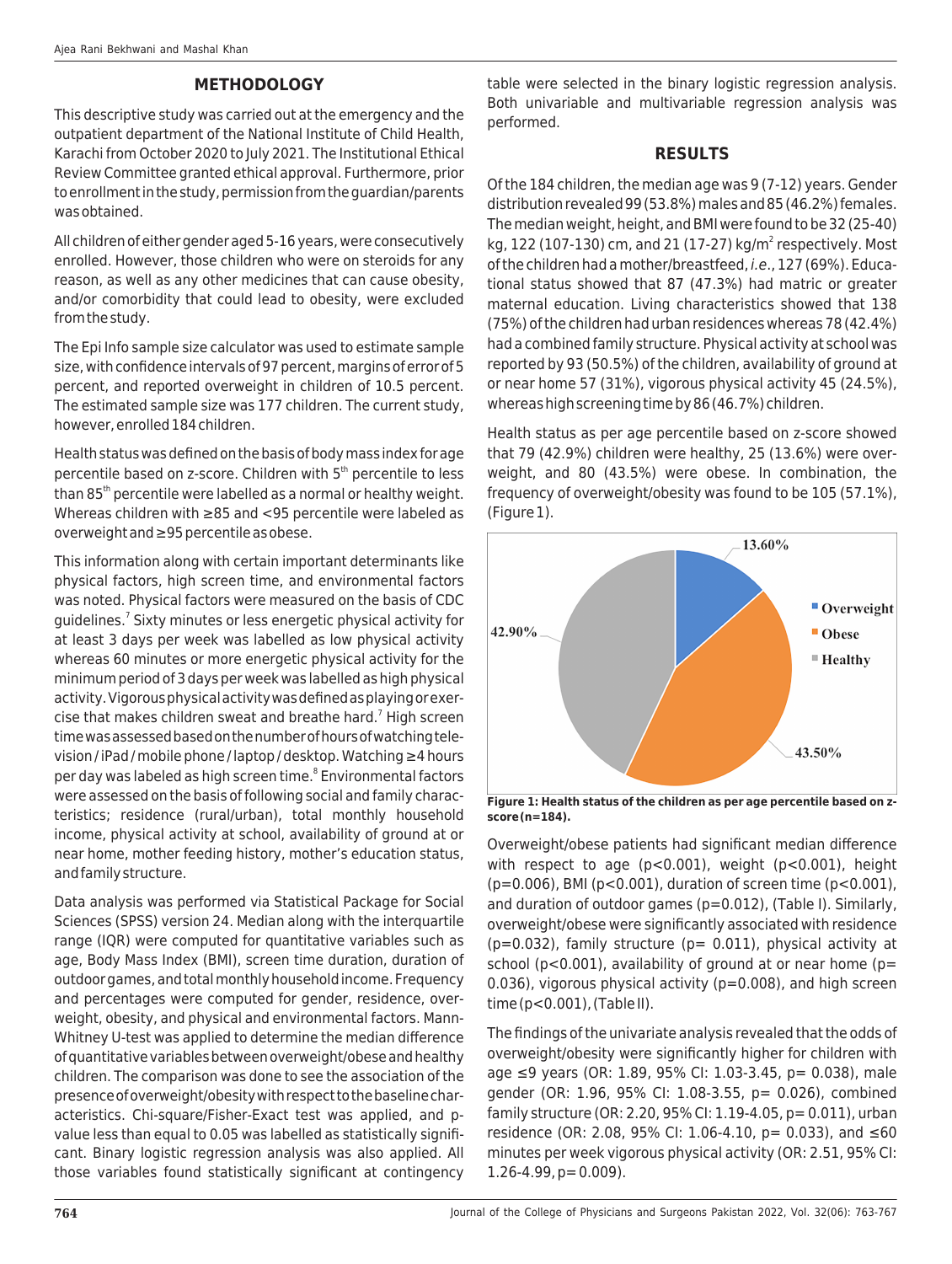#### **Table I: Median difference of baseline characteristics with respect to overweight/obesity status (n=184).**

|                                     |                              | Overweight/Obese              |                             |         |
|-------------------------------------|------------------------------|-------------------------------|-----------------------------|---------|
| <b>Variables</b>                    | <b>Total</b><br>Median (IQR) | Yes $(n=105)$<br>Median (IQR) | $No (n=79)$<br>Median (IQR) | p-value |
| Age, years                          | $9(7-12)$                    | $9(6-12)$                     | $10(7-13)$                  | < 0.001 |
| Weight (kg)                         | 32 (25-40)                   | 36 (29-42)                    | 27 (21-33)                  | < 0.001 |
| Height (cm)                         | 122 (107-130)                | 121 (104-129)                 | 125 (112-136)               | 0.006   |
| BMI (kg/m2)                         | $21(17-27)$                  | 26 (21-28)                    | 17 (15-18)                  | < 0.001 |
| Duration of screen times (hours)    | $3.5(1.6-5.5)$               | $5(3-6)$                      | $2(1-4)$                    | < 0.001 |
| Duration of outdoor games (minutes) | $30(20-60)$                  | $30(15-60)$                   | 45 (30-60)                  | 0.012   |
| Total monthly household income (Rs) | 18,000 (15,000-22,250)       | 16,000 (15,000-22,000)        | 19,000 (13,000-24,000)      | 0.572   |

Mann-Whitney U-test applied, p-value <0.05 considered significant.

#### **Table II: Comparison of overweight/obesity status with respect to baseline characteristics (n=184).**

|                                        | <b>Total</b> |            | <b>Overweight / Obese</b> |         |  |  |
|----------------------------------------|--------------|------------|---------------------------|---------|--|--|
|                                        | $(n=184)$    | <b>Yes</b> | <b>No</b>                 | p-value |  |  |
|                                        |              | $(n=105)$  | $(n=79)$                  |         |  |  |
| Age (years)                            |              |            |                           |         |  |  |
| $\leq 9$                               | 79 (42.9)    | 52 (65.8)  | 27 (34.2)                 | 0.037   |  |  |
| >9                                     | 105(57.1)    | 53 (50.5)  | 52 (49.5)                 |         |  |  |
| Gender                                 |              |            |                           |         |  |  |
| Male                                   | 99 (53.8)    | 64 (64.6)  | 35 (35.4)                 | 0.025   |  |  |
| Female                                 | 85 (46.2)    | 41 (48.2)  | 44 (51.8)                 |         |  |  |
| Feed                                   |              |            |                           |         |  |  |
| Mother / Breast feed                   | 127 (69.0)   | 77 (60.6)  | 50 (39.4)                 |         |  |  |
| Top feed                               | 57 (30.9)    | 28(49.1)   | 29(50.9)                  | 0.145   |  |  |
| Mothers' educational status            |              |            |                           |         |  |  |
| Illiterate                             | 61(33.1)     | 40(65.6)   | 21(34.4)                  |         |  |  |
| Secondary or less                      | 36 (19.6)    | 20(55.6)   | 16 (44.4)                 | 0.241   |  |  |
| Matriculation or more                  | 87 (47.3)    | 45 (51.7)  | 42 (48.3)                 |         |  |  |
| Residence                              |              |            |                           |         |  |  |
| Urban                                  | 138 (75.0)   | 85 (61.6)  | 53 (38.4)                 |         |  |  |
| Rural                                  | 46 (25.0)    | 20(43.5)   | 26(56.5)                  | 0.032   |  |  |
| Family structure                       |              |            |                           |         |  |  |
| Combined                               | 78 (42.4)    | 53 (67.9)  | 25(32.1)                  | 0.011   |  |  |
| <b>Nuclear</b>                         | 106 (57.6)   | 52 (49.1)  | 54 (50.9)                 |         |  |  |
| Physical activity at school            |              |            |                           |         |  |  |
| Yes                                    | 93 (50.5)    | 34 (36.6)  | 59 (63.4)                 |         |  |  |
| No                                     | 91 (49.5)    | 71 (78.0)  | 20(22.0)                  | < 0.001 |  |  |
| Availability of ground at or near home |              |            |                           |         |  |  |
| Yes                                    | 57 (30.9)    | 26(45.6)   | 31(54.4)                  |         |  |  |
| No                                     | 127 (69.0)   | 79 (62.2)  | 48 (37.8)                 | 0.036   |  |  |
| Vigorous physical activity             |              |            |                           |         |  |  |
| $\leq$ 60 minutes per week             | 139 (75.5)   | 87(62.6)   | 52 (37.4)                 |         |  |  |
| >60 minutes per week                   | 45 (24.5)    | 18 (40.0)  | 27(60.0)                  | 0.008   |  |  |
| Screen time, hours                     |              |            |                           |         |  |  |
| $\leq 4$                               | 98 (53.2)    | 40 (40.8)  | 58 (59.2)                 |         |  |  |
| >4                                     | 86 (46.7)    | 65 (75.6)  | 21 (24.4)                 | < 0.001 |  |  |

All data presented as number (%).

However, lower odds of overweight/obesity were observed among children with physical activity at school (OR: 0.16, 95% CI: 0.08-0.31, p<0.001) and screen time of ≤4 hours (OR: 0.22, 95% CI: 0.12-0.42, p<0.001). The findings of the multivariable analysis revealed that after adjusting for other covariates, the odds of overweight/obesity were significantly higher for children with age ≤9 years (aOR: 3.40, 95% CI: 1.51-7.66, p=0.003) and male gender (aOR: 3.95, 95% CI: 1.80-8.68, p<0.001). However, lower odds of overweight/obesity were observed among children with low physical activity at school (aOR: 0.31, 95% CI: 0.14-0.66,  $p = 0.002$ ) and low screen time (≤4 hours) (OR: 0.24, 95% CI: 0.11-0.55, p<0.001).

## **DISCUSSION**

Childhood overweight and obesity have increased dramatically over the past few decades. $9$ The current study found that 13.6% of children were overweight, and 43.5% were obese. The combined prevalence of overweight/obesity was found to be 57.1%. Findings from different studies have shown large differences. For instance, obesity among children and adolescents residing in Brazil was found to be approximately 22%. Moreover, 42% in Mexico, 19% in Argentina, and 22% in India, which is a developing country like Pakistan. $^{10}$  According to a recent Pakistani study, of total 1872 children, 10% of the children were overweight and 5% were obese. $^{11}$  In another study, 65% children were of a healthy weight, 10% under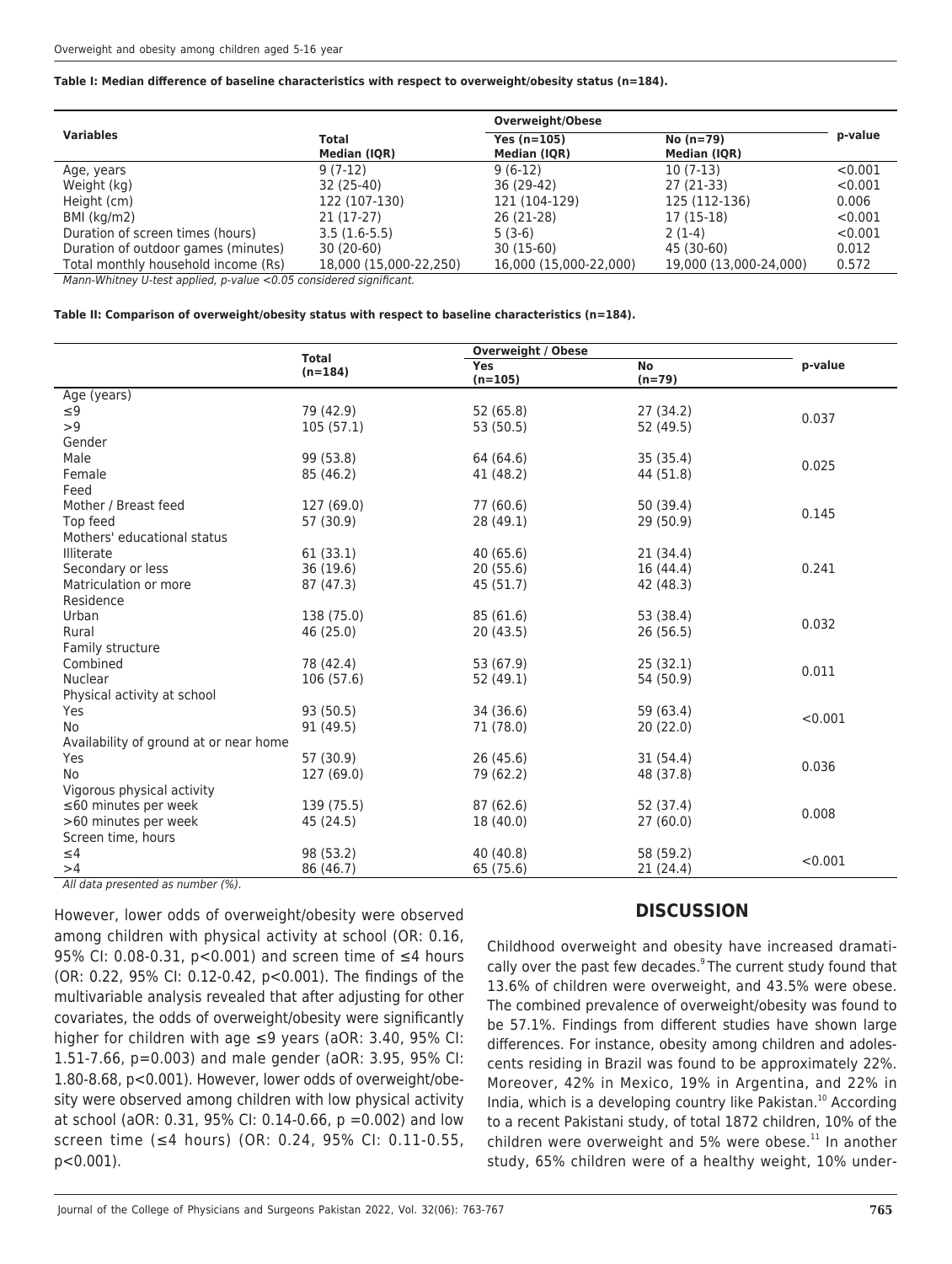weight, and 25% overweight or obese.<sup>12</sup> In one study, it was found that watching TV for less than three hours had a 4.47 times increased risk of developing obesity, breastfeeding for six months had a 4.16 times increased risk, and maternal BMI  $>$ 24.9 kg/m<sup>2</sup> had a 2.70 times increased risk of developing obesity.<sup>13</sup>

As per the current study findings, the odds of overweight/obesity were significantly higher for children with ages less than equal to nine years. According to a recent study by Bont et al. the prevalence of overweight and obesity was highest among children aged six and seven years. $14$  Several studies have reported the highest incidence rates during mid-childhood, which shows a decline in older children, except for a study<sup>15</sup>, which reported similar incidence levels between the ages of two and six years.<sup>15-17</sup>

According to the results of the present study, males are more likely than females to be overweight or obese. Likewise, Bont et al. found that males were more likely to be overweight or obese.<sup>14</sup> However, a previous study reported children with overweight had 4 times more risk of having obesity among both sexes.<sup>15</sup>

The findings of the current study also reported that low physical activity at school was also a significant factor associated with higher odds of overweight and obesity. In addition to this, physical activity increases children's energy expenditure and reduces their chances of being overweight or obese, however with steadily increasing screen time in school-aged children, there is a considerable drop in sporting events. $18,19$  It is well evident that low physical activity leads to sedentary behavior, which is linked to obesity.<sup>20</sup>

The findings of this study could be highlighted in light of the following limitations. First, this was a cross-sectional study and was conducted in a single centre on a limited sample size. Second, certain important predictor variables like type of food intake, junk food frequency, cola drinks, and chocolate intake were not observed in the current study. Further large-scale multicenter studies are recommended that not only investigate the burden of overweight and obesity and its associated risk factors but also some interventions to promote an increase in physical activity and healthy lifestyle behaviour among children.

## **CONCLUSION**

A considerably higher frequency of overweight and obesity was found in our cohort of children aged 5-16 years. In particular, factors like younger age, male gender, less physical activity, and high screen time were found as significant contributing factors.

#### **ETHICAL APPROVAL:**

Ethical approvals were obtained from the Institutional Ethical Review Committee of the National Institute of Child Health prior to the initiation of the research work.

#### **PATIENTS' CONSENT:**

Informed consent was obtained from parents/guardians to publish the data.

#### **COMPETING INTEREST:**

The authors declared no competing interest.

### **AUTHORS' CONTRIBUTION:**

MK: Conception and designing of the study, manuscript writing.

AR: Critically reviewed for important intellectual content.

Both authors agreed on the final version of the manuscript for publication.

# **REFERENCES**

- 1. Gill T. Epidemiology and causes of obesity in children and young adults. Eating disorders and obesity: A comprehensive handbook. 2017:393.
- 2. Tanzil S, Jamali T. Obesity, an emerging epidemic in Pakistan-a review of evidence. J Ayub Med Coll Abbottabad 2016; **28(3)**:597.
- 3. Sahoo K, Sahoo B, Choudhury AK, Sofi NY, Kumer R, Bhadotia AS. Childhood obesity: Causes and consequences. J Family Med Primary Care 2015; **4(2)**:187-92. doi: 10.4103/2249-4863.154628.
- 4. Sommer A, Twig G. The impact of childhood and adolescent obesity on cardiovascular risk in adulthood: A systematic review. Current Diab Reports 2018; **18(10)**:91. doi: 10.1007/s11892-018-1062-9.
- 5. Kumar S, Kelly AS. Review of childhood obesity: From epidemiology, etiology, and comorbidities to clinical assessment and treatment. Mayo Clin Proc 2017; **92(2)**:251-65. doi: 10.1016/j.mayocp.2016.09.017.
- 6. Albataineh SR, Badran EF, Tayyem RF. Overweight and obesity in childhood: Dietary, biochemical, inflammatory and lifestyle risk factors. Obesity Med 2019; 100112. doi: 10.1016/j.obmed.2019.100112
- 7. Piercy KL, Troiano RP, Ballard RM, Carlson SA, Fulton JE, Galuska DA, George SM, Olson RD. The physical activity guidelines for Americans. JAMA 2018; **320(19)**:2020-8. doi: 10.1001/jama.2018.14854.
- 8. Engberg E, Figueiredo RA, Rounge TB, Weiderpass E, Viljakainen H. Heavy screen use on weekends in childhood predicts increased body mass index in adolescence: A three- -year follow-up study. J Adolescent Health 2020; **66(5)**:559-66. doi: 10.1016/j.jadohealth.2019.09.002.
- 9. de Onis M, Blossner M, Borghi E. Global prevalence and trends of overweight and obesity among preschool children. Am J Clinical Nutr 2010; **92(5)**:1257-64. doi: 10.3945/ajcn.2010.29786.
- 10. Gupta N, Shah P, Nayyar S and Misra A. Childhood obesity and metabolic syndrome in developing countries. Indian J Pediatr 2013; **80(1)**:28-37. doi: 10.1007/s12098-012- 0923-5.
- 11. Khan S, Abbas A, Ali I, Arshad R, Tareen MB, Shah MI. Prevalence of overweight and obesity and lifestyle assessment among school–going children of Multan, Pakistan. Isra Med J